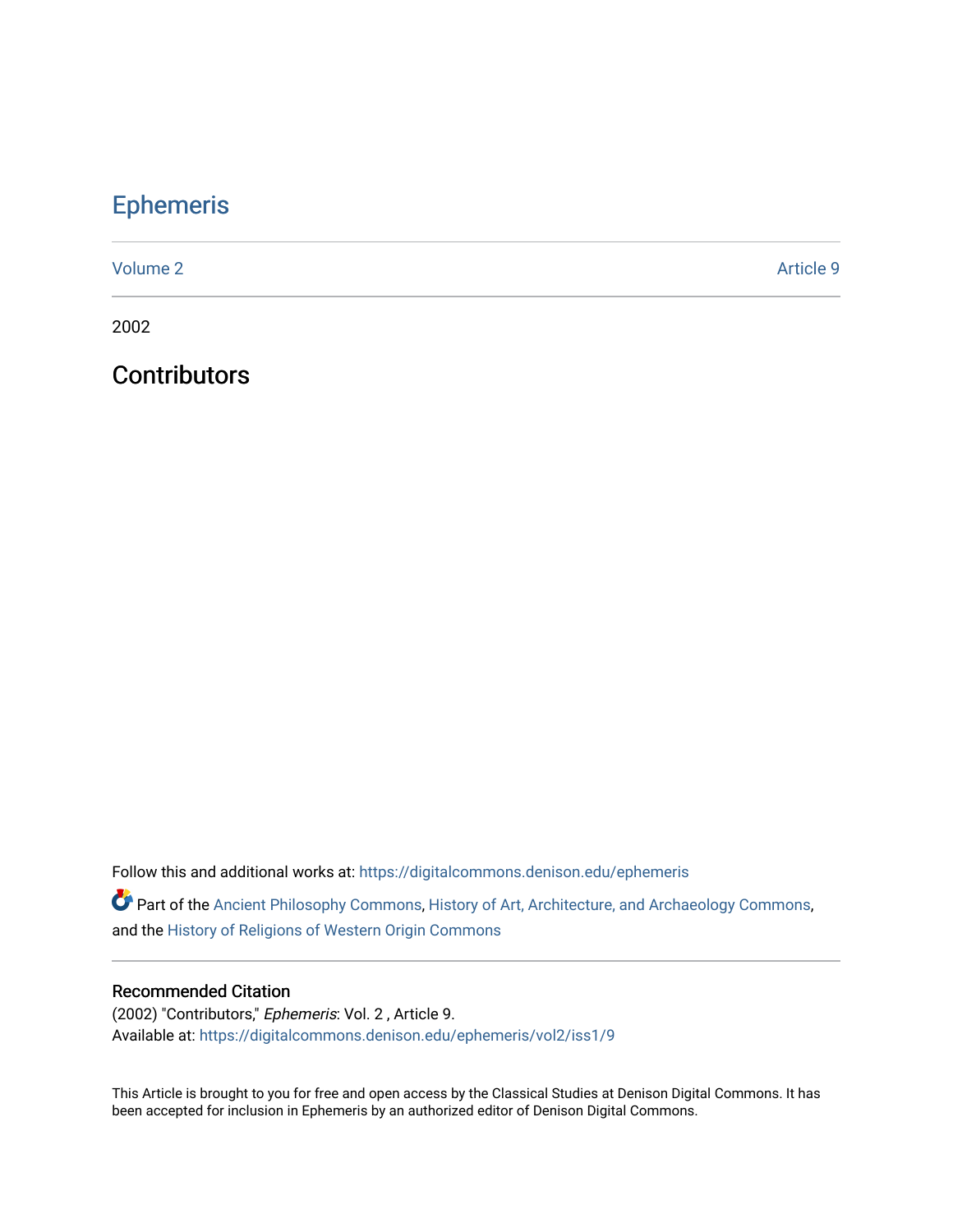## **Contributors' Notes**

**Allison Cartmell** is a junior from Marietta Ohio. She is double major in Classics and Latin. This paper was written for a course on Roman art and architecture.

**Nate Emmerson** is a junior Latin major from Brockport, New York. He wrote this paper for Latin Silver Age Prose in the Spring 2002 semester. Nate enjoys all things classical, and appreciates the work of the Ephemeris staff putting the journal together.

**Christin Faison** is an Art History major, Studio Art and Latin Double minor. She is from Harleysville, PA. While Christin has a much more artistic bent, she enjoys the break that latin gives her from the arts. She believes that translating latin is much like putting together a puzzle, and as with any puzzle, you have to look at all of the pieces from different angles until they fit just right and create a complete image. Similarly, artists have to be able to discern what they are creating from every angle in order to come up with the best solutions for the piece. In that sense, latin helps her to keep her artistic eye ready fro the next challenge. As a side note, Christin wants all of the people who have pulled lots of hair out, gnashed their teeth and gouged their eyes over this journal,that providing a venue for the Classics is much appreciated appreciated! Keep up the good work.

**Clint Heinrich** is a senior Classics and History double major. He is from Mt. Storm, West Virginia. He is currently conducting research with the Classics department under Professor Fronda.

**Nicole Miller** is a sophomore Latin and Psychology double major from Cincinnati, Ohio.

**Steve Nerv** is a senior Classics and Philosophy double major from Pittsburgh, PA.

**Betsy Prueter** is a junior Classics and English double major from Chesterland, Ohio. This is her second year as co-editor of *Ephemeris* and her first year as a contributor. Her submission is part of a presentation at the Ohio Classical Conference in October 2002 in Cincinnati. She would like to thank Cari Ramsden for joining the staff this year as well as Melanie Vanderkolk for another great edition and hard work. Betsy believes that the hallmark and foundation of every liberal arts education revolves around a firm background in the Classics and sees that reflected in the variety and quality of submissions. Thanks to all who made *Ephemeris* possible!

**Cari Ramsden** is a sophomore from Gatlinburg, Tennessee. This is her first year as *Ephemeris* co-editor. She is an English major, Environmental Studies minor. She enjoys studying the Classics and appreciates being a part of the production *of Ephemeris.*

**Karen Siklosi** is a freshman biology major from Cincinnati, Ohio. A student of Latin for seven years, Karen recently took a trip to Rome and Tunisia, touring and studying ruins. Her pictures are of the ancient cities Dougga, Thurburbo Majus, El Djem in Tunisia and of Rome.

**Meredith Sulser** is a sophomore International Studies and English double major from Dublin, OH.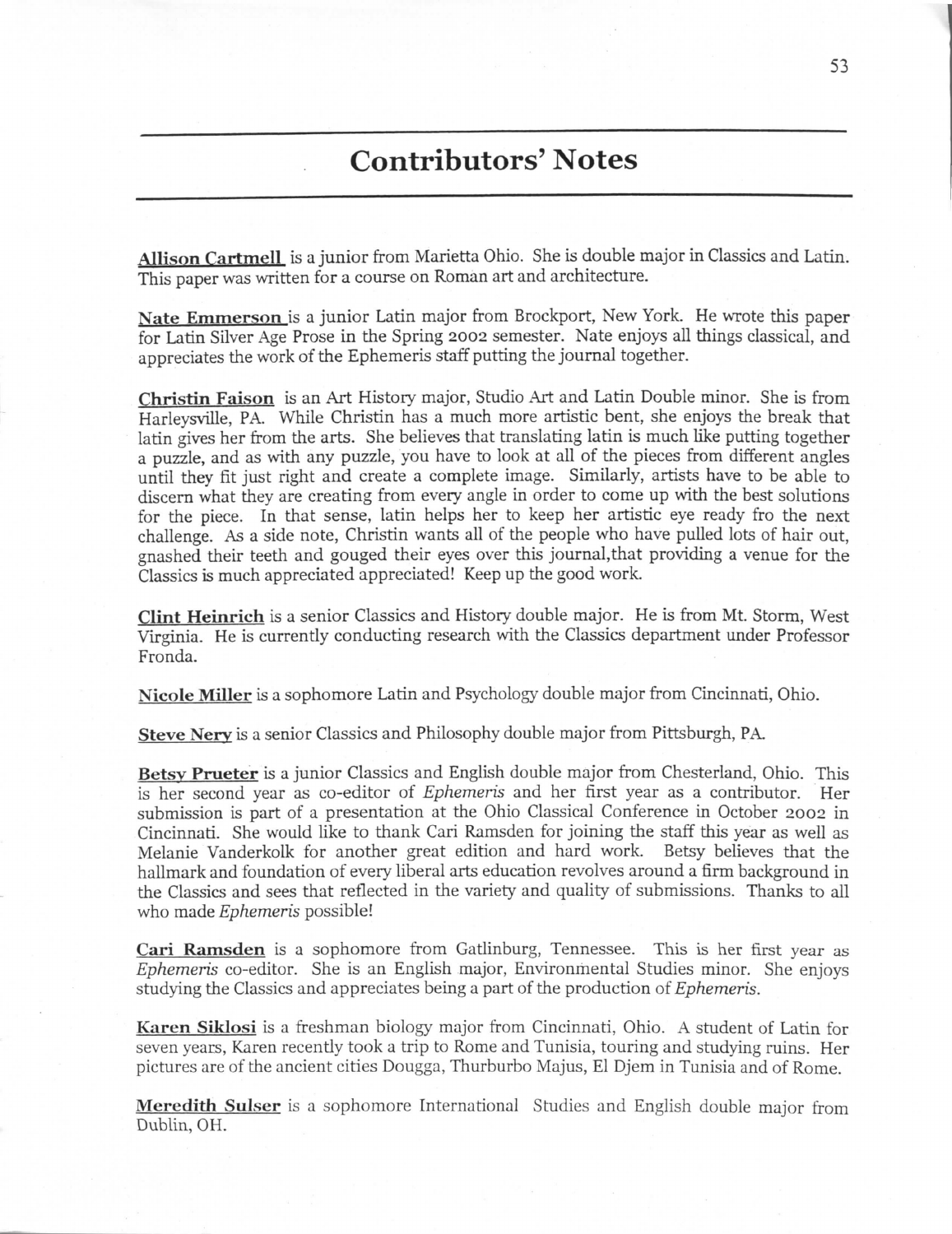**Melanie Vanderkolk** is a junior Classics major with an art history minor from Pittsburgh, Pennsylvania. This is her second semester as co-editor of *Ephemeris,* and she thanks Cari Ramsden and Betsy Prueter for their hard work and support. Her appreciation goes out to those who submitted to the journal this semester.

**Marisa Wikramanayake** is a sophomore from Colombo, Sri Lanka. This is her second semester as a contributor to *Ephemeris.*